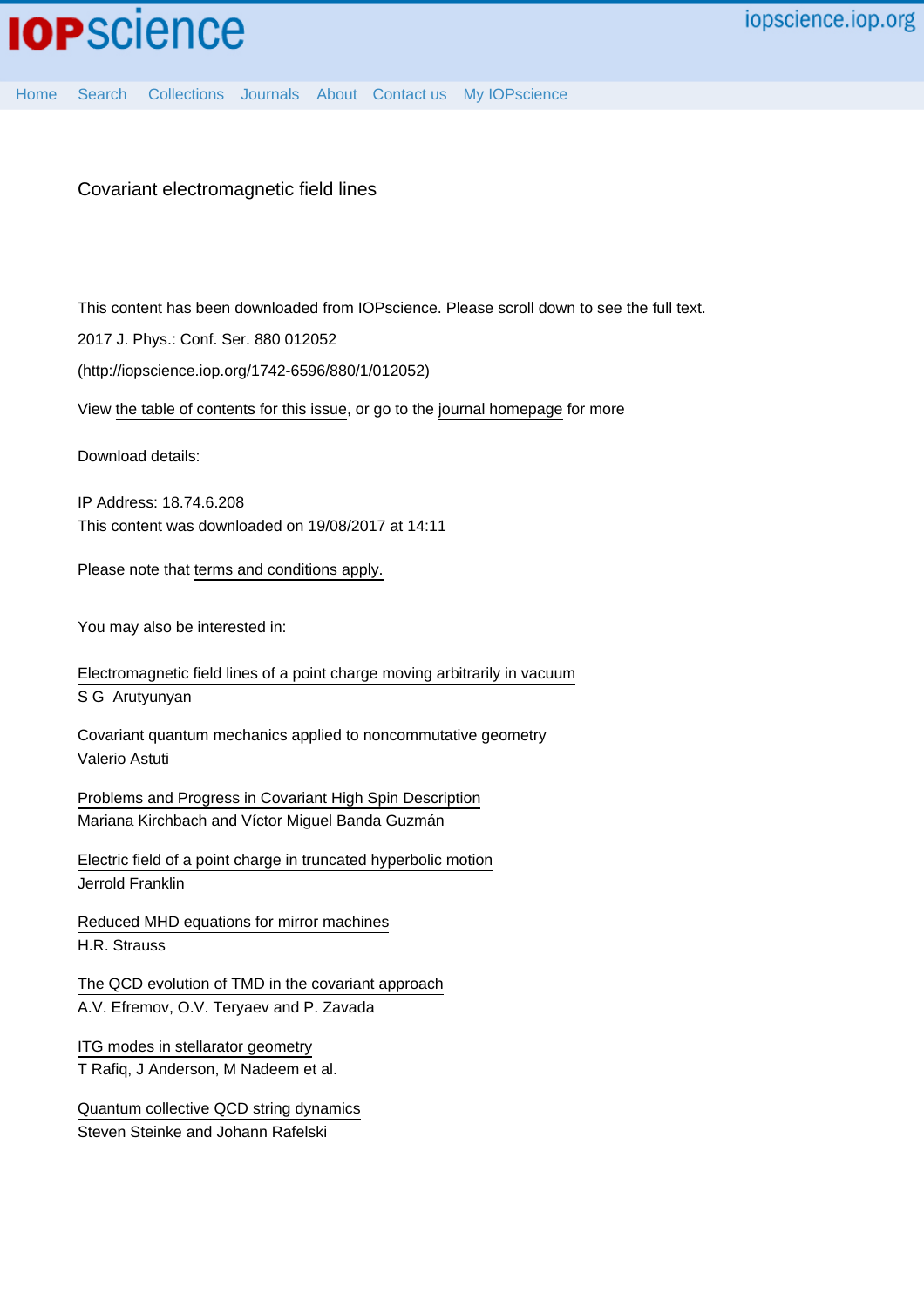# **Covariant electromagnetic field lines**

## **Y Hadad**1**, E Cohen**2**, I Kaminer**<sup>3</sup> **and A C Elitzur**<sup>4</sup>

<sup>1</sup> Department of Mathematics, University of Arizona, Tucson, AZ, 85721, USA

<sup>2</sup> H.H. Wills Physics Laboratory, University of Bristol, Tyndall Avenue, Bristol, BS8 1TL, U.K

<sup>3</sup> Department of Physics, Massachusetts Institute of Technology, 77 Massachusetts Avenue, Cambridge, Massachusetts 02139, USA

<sup>4</sup> Iyar, The Israeli Institute for Advanced Research, POB 651, Zichron Ya'akov 3095303, Israel

E-mail: yaron.hadad@gmail.com

Abstract. Faraday introduced electric field lines as a powerful tool for understanding the electric force, and these field lines are still used today in classrooms and textbooks teaching the basics of electromagnetism within the electrostatic limit. However, despite attempts at generalizing this concept beyond the electrostatic limit, such a fully relativistic field line theory still appears to be missing. In this work, we propose such a theory and define covariant electromagnetic field lines that naturally extend electric field lines to relativistic systems and general electromagnetic fields. We derive a closed-form formula for the field lines curvature in the vicinity of a charge, and show that it is related to the world line of the charge. This demonstrates how the kinematics of a charge can be derived from the geometry of the electromagnetic field lines. Such a theory may also provide new tools in modeling and analyzing electromagnetic phenomena, and may entail new insights regarding long-standing problems such as radiationreaction and self-force. In particular, the electromagnetic field lines curvature has the attractive property of being non-singular everywhere, thus eliminating all self-field singularities without using renormalization techniques.

## **1. Introduction**

Mathematical formalism is usually preferred over pictorial explanations in physics. It is the equations that enable us to predict the evolution of physical systems with nearly any desired precision. When we think of atoms as tiny solar systems, or draw spacetime as two-dimensional we are well aware that these pictorial methods are limited, leaving it to mathematics to give the "right" description. The compatibility between the two methods is indeed a source of wonder [1].

The visual aspect, however, goes far beyond being an intuitive aid to the formalism. Physical reality, after all, is often richer and more complex than what mathematics captures. Moreover, since mathematics is based on abstract definitions, in general it is compatible with many possible realities. This leaves open the question why this particular set of assumptions rather than another is compatible with our universe. Gödel's theorem [2], sometimes phrased as "truth" transcends theoremhood" [3], stresses this incompleteness.

Indeed, geometry-based physical models not only preceded mathematical ones, but often kept guiding their development. The evolution of general relativity from the special one is a case in point. It was highly pictorial almost naive thought-experiments which enabled the two theories to generalize their insights from inertial to non-inertial motions.

Content from this work may be used under the terms of the[Creative Commons Attribution 3.0 licence.](http://creativecommons.org/licenses/by/3.0) Any further distribution  $\omega$ of this work must maintain attribution to the author(s) and the title of the work, journal citation and DOI. Published under licence by IOP Publishing Ltd 1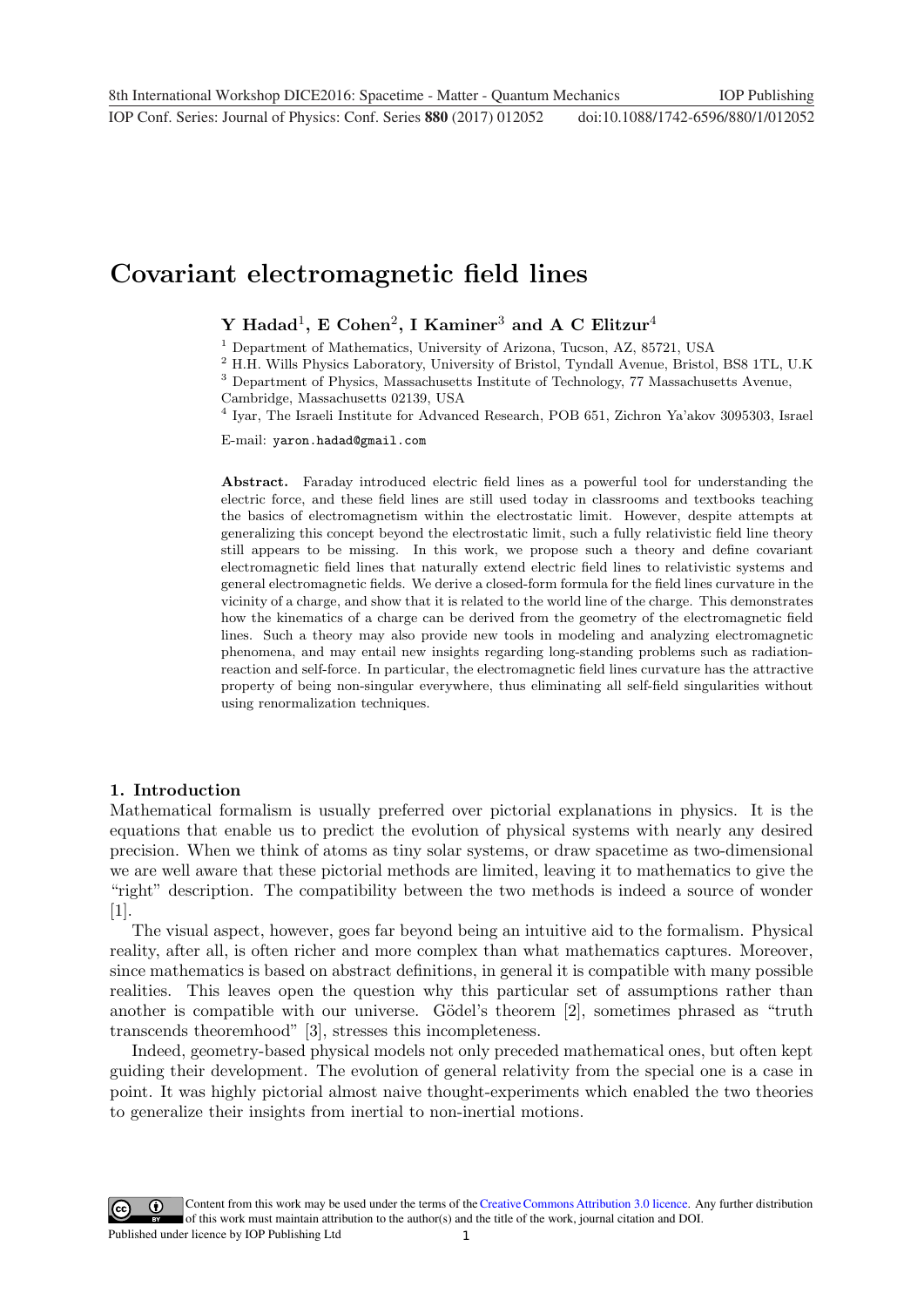| 8th International Workshop DICE2016: Spacetime - Matter - Quantum Mechanics |                                    | <b>IOP</b> Publishing |
|-----------------------------------------------------------------------------|------------------------------------|-----------------------|
| IOP Conf. Series: Journal of Physics: Conf. Series 880 (2017) 012052        | doi:10.1088/1742-6596/880/1/012052 |                       |

This is also the case of electromagnetism, and the nature of the electromagnetic field in particular. It was Faraday's highly pictorial description of the field lines [4] as carriers of the electromagnetic field through their tension and pressure which later led to Maxwell's concise mathematical theory yielding the new predictions of this unique field representation [5]. Intriguingly, Maxwell himself kept heavily employing Faraday's "strings" and "rubber bands" alongside with his abstract equations, stressing time and again their mechanical properties.

In the current paper we resume this line of investigation by exploring the notion of fully relativistic electromagnetic field lines. We ascribe the field-lines mechanical properties and prove quantitatively that their curvature is not only the source of the charge's acceleration but also its origin.

In [6] the authors found a relationship between the curvature of electric field lines and the acceleration of a non-relativistic charge (Fig. 1). While external fields and acceleration of charges bend the electric field lines, non-relativistic electric charges always accelerate in the direction of straight electric field lines. Another advantage of the field lines curvature framework is its lack of singularities. It is well known that the total electric field is singular nearby point charges due to the notorious self field problem [7]. However, the field lines curvature is well-defined and everywhere non-singular, and provides a potential route to study electrodynamics without the use of renormalization. There are reasons to believe that similar results hold in a more general setting, and this paper is attempting to convey this.



**Figure 1.** Electromagnetic field lines are represented by curves, whose curvature is computed explicitly below in Eq. (22). Bright colors in the figure represent high scalar curvature and black areas have zero electromagnetic field lines curvature. The red arrows are the acceleration of the charges, and the figure shows one of the main conclusions of this work - charges always accelerate in the direction of straight electromagnetic field lines. It is also proven that while the total electromagnetic field is singular due to the self fields of the charges, the electromagnetic field lines curvature is always non-singular (even for point charges).

Geometrically, the four-acceleration of a particle is the curvature vector of its world line [8]. This is an equivalence between the kinematics of a charge and the geometry of its world line, which links acceleration (of a particle) and curvature (of its world line). This paper defines a covariant notion of field lines for the electromagnetic tensor in Minkowski spacetime. We study the curvature of the electromagnetic field lines and show that it is closely related to the four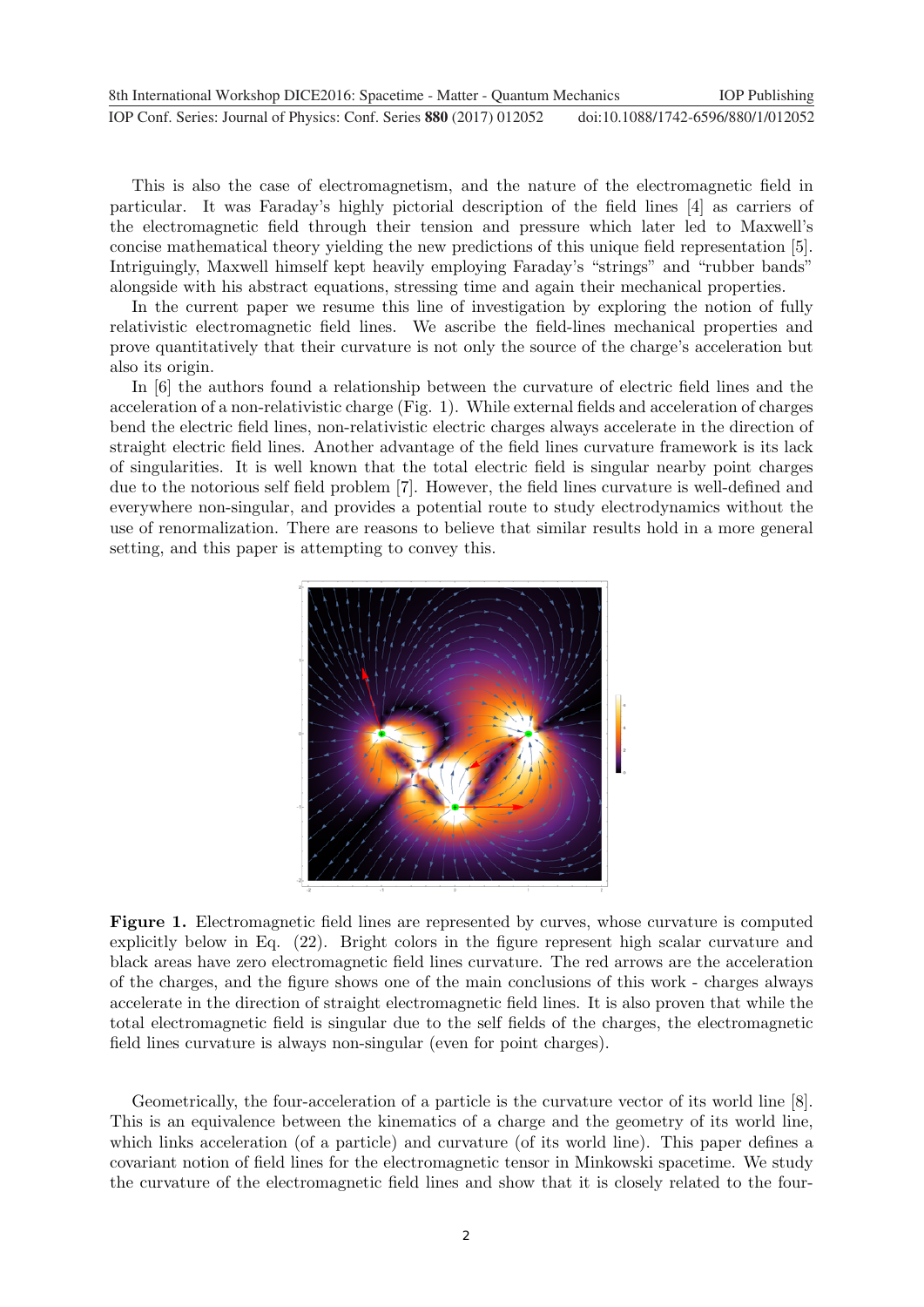acceleration of the charge. This gives another equivalence, relating the kinematics of charges to the geometry of field lines. Therefore, at least in the framework of the classical theory of electrodynamics there is a sequence of three equivalences between four-acceleration, curvature of world lines and curvature of electromagnetic field lines.

Classical field theories suffer from the problem of self-field singularities when point-like particles are introduced. This is the notorious self-force (or self-field) problem. For example, Maxwell's equations predict the electromagnetic field to be singular at the location of point-like electrons [7]. One of the consequences of this work is that the curvature of the electromagnetic field lines is well-defined and non-singular, even in the vicinity of a point charge. This means that the framework studied in this work does not suffer from the problem of self-force. In other words, the electromagnetic field lines interpretation may shed light on how charges interact with their own electromagnetic field.

In this conference proceedings paper we summarize some of our recent results regarding the relativistic electromagnetic curvature. Many derivations and further examples and implications were omitted for brevity. A more detailed analysis can be found in [9].

The outline of the paper is as follows: in section 2 we motivate the equivalence between field lines curvature and acceleration. This is done by studying the special case of nonrelativistic charges in an external electric field. In section 3 we provide a covariant definition of electromagnetic field lines. Section 4 studies the curvature of covariant field lines and its relationship to four-acceleration. Section 5 summarizes the results of this work.

## **2. Acceleration implies curvature**

Consider a charge in empty (flat) space. Such a charge generates an electric field, which is commonly depicted by electric field lines. If the charge's velocity changes abruptly from zero to a constant velocity, it will be emitting an electromagnetic wave. For a sufficiently far observer the charge still appears to be at rest and its field-lines isotropic outside of the forward light-cone of the event of instantaneous acceleration. Inside the light-cone the charge is already moving, hence the field-lines appear denser in the direction perpendicular to the direction of motion. To ensure continuity of the field-lines, they appear to be partially "broken-and-redrawn" on the light-cone's surface, as shown in Fig. 2a.



**Figure 2.** (a) The electric field lines generated by a charge after an instantaneous velocity change. The field lines appear to be partially "broken-and-redrawn" on the light-cone due to the instantaneous acceleration of the charge. (b) Electric field lines of a constantly accelerating charge bend. The charge always accelerates in the direction of straight field lines.

When the velocity of the charge changes at a constant rate (constant acceleration) the field lines appear to be "pealing off" the charge (see Fig. 2b). The only field-lines that do not curve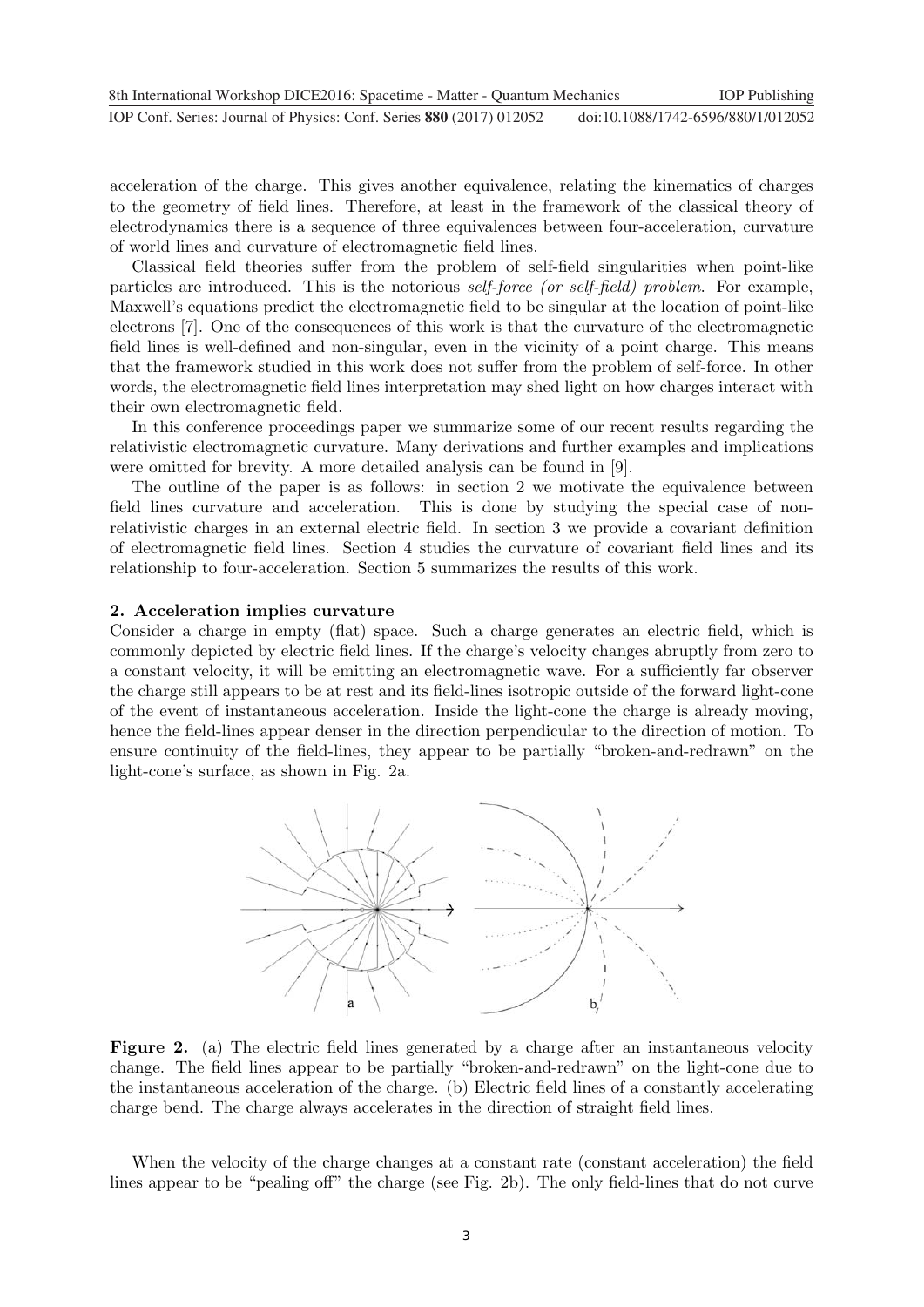are the two that are directed along the charge's acceleration vector. The lines remain straight because they are on the only axis on which symmetric constraints act from both sides.

This implies that as a charge accelerates, the electric field lines around the charge curve. At least for purely electric field lines we may say that charge acceleration implies that the field lines are (locally) curved, a fact that was proven in [6].

The goals of the rest of this paper are to (a) extend the notion of electric field lines to covariant electromagnetic field lines, (b) study the curvature of electromagnetic field lines, and (c) show that the electromagnetic field lines curvature is fundamentally related to the notion of charge acceleration.

#### **3. Covariant field lines**

Electric (or magnetic) field lines are defined to be curves in three-dimensional space which are everywhere tangent to the electric (magnetic) field, while their density is proportional to the magnitude of the field. Since the tangent is defined using the derivative (a first order operator), a point in space with a non-singular electric (magnetic) field has a unique field line that passes through it.

Studying the electromagnetic field lines in a fully relativistic manner requires a covariant definition of field lines that generalizes the notions of electric and magnetic field lines. It was previously argued [10] that field lines are intrinsically non-relativistic for two reasons. First, since electric and magnetic fields transform into each other under Lorentz transformations one cannot expect to find a covariant notion of a pure electric field line or a pure magnetic field line. Secondly, points on electric (or magnetic) field line all have the same time coordinate and are therefore inherently non-local.

In Minkowski spacetime the electromagnetic field is represented by the Faraday tensor  $F^{\alpha\beta}$ . The Faraday tensor is a covariant tensor that treats the electric and magnetic fields as a single physical object. One would expect that the first issue raised in [10] can be addressed by studying electromagnetic field lines using the Faraday electromagnetic tensor. Therefore, we are not expecting to split the electric field lines and magnetic field lines, but maintaining them as a single entity. The second issue can be overcome by refraining to use the notion of an absolute time in the definition of the electromagnetic field lines. Instead, electromagnetic field lines must be defined relatively to the observer who is measuring them.

The electromagnetic field  $F^{\alpha\beta}$  as measured by an observer with four-velocity  $u^{\alpha}$  can be reduced to a (four-)vector field. Consider an electromagnetic field line  $e^{\alpha}(\lambda)$  with a parameterization variable  $\lambda$ . We require the electromagnetic field line to satisfy the electromagnetic field line equation

$$
\frac{de^{\alpha}}{d\lambda} = E^{\alpha},\tag{1}
$$

where

$$
E^{\alpha}(x^{\beta}) = F^{\alpha\gamma}(x^{\beta})u_{\gamma}(\tau_{\text{ret}}), \qquad (2)
$$

and  $\tau_{\text{ret}}$  is the retarded time from the observer to the spacetime event  $x^{\beta}$ , namely, the time it takes a ray of light emitted from the observer to reach  $x^{\beta}$ . Here and in the rest of this work we use a spacetime metric with signature  $(- + + +)$ . We also employ the following convention: spacelike four-vectors with no indices are to be interpreted as their Lorentz norm  $(E = \sqrt{E^{\beta}E_{\beta}})$ . Note that this is well-defined as space-like vectors have a positive Minkowski norm.

Let  $\kappa^{\alpha}$  denote the curvature vector of the electromagnetic field line. In general, the curvature vector of a curve is defined to be the curve's acceleration with respect to unit-length parameterization. We may therefore compute the curvature of an electromagnetic field line as a curve in Minkowski spacetime by calculating

$$
\kappa^{\alpha} = \frac{d^2 e^{\alpha}}{ds^2},\tag{3}
$$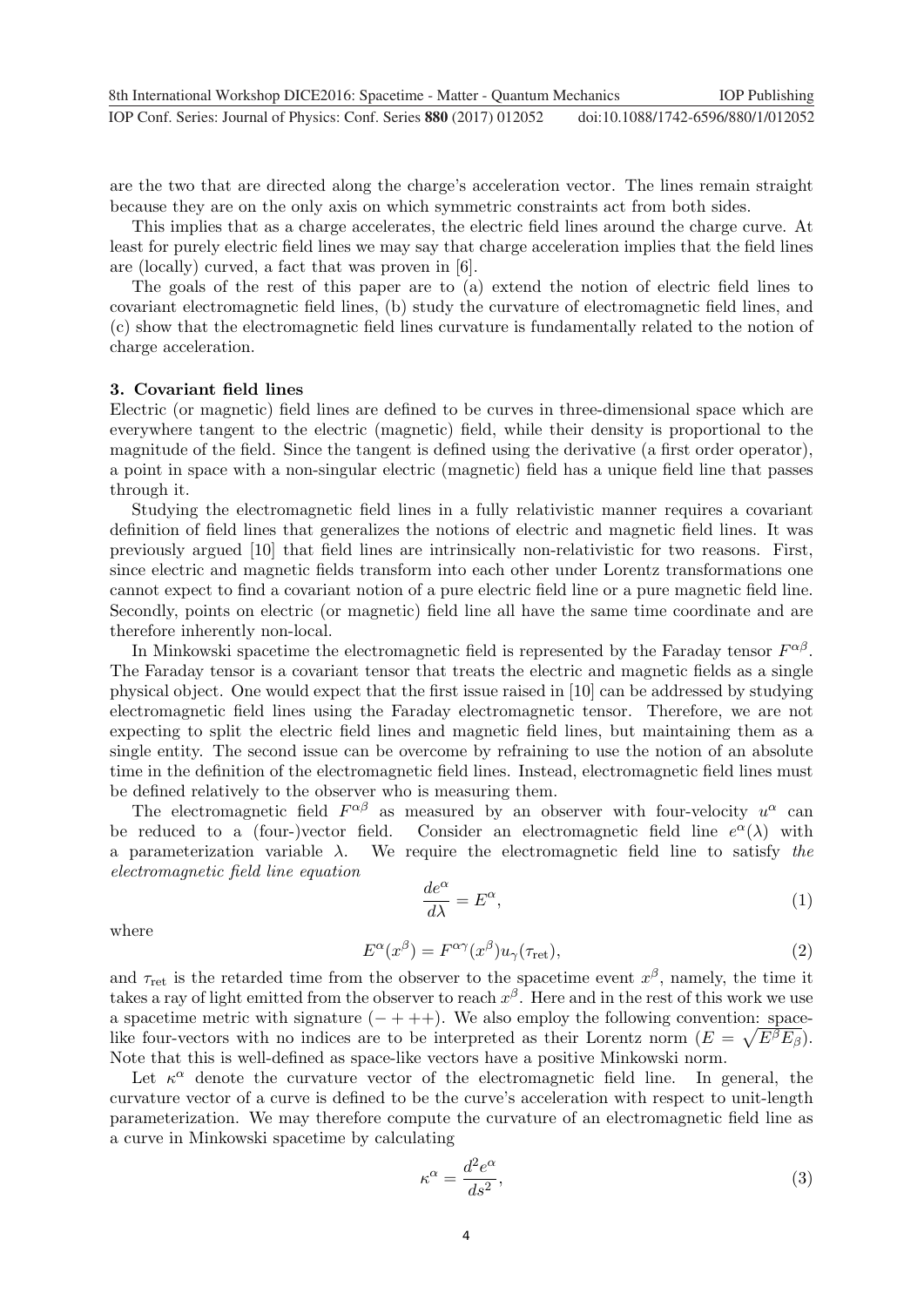**1234567890** IOP Conf. Series: Journal of Physics: Conf. Series **880** (2017) 012052 doi :10.1088/1742-6596/880/1/012052 8th International Workshop DICE2016: Spacetime - Matter - Quantum Mechanics IOP Publishing

where s is a unit-length parameterization satisfying

$$
\frac{de^{\alpha}}{ds} = \frac{E^{\alpha}}{E}.
$$
\n(4)

By using Eq. (4) the curvature vector may be written explicitly as

$$
\kappa^{\alpha} = \kappa_1^{\alpha} - \kappa_2^{\alpha},\tag{5}
$$

where we used the chain-rule  $\frac{d}{ds} = \frac{dx^{\gamma}}{ds}$  $\frac{\partial}{\partial x^{\gamma}}$ , and introduce the notation

$$
\kappa_1^{\alpha} = \frac{1}{E^2} E^{\beta} \frac{\partial E^{\alpha}}{\partial x^{\beta}},\tag{6}
$$

and

$$
\kappa_2^{\alpha} = \frac{1}{E^4} (E_{\gamma} E^{\beta} \frac{\partial E^{\gamma}}{\partial x^{\beta}}) E^{\alpha}
$$
\n(7)

which will be used in the next section.

Many questions may rise regarding the relationship between the definition of covariant electromagnetic field lines (4) and field lines of electric or magnetic fields in the electrostatic limit. Unfortunately this is beyond the scope of this paper and such questions will be answered in details elsewhere [9]. The reader can easily verify that for a charge at rest, the spatial components of Eq. (4), the spatial components of the curvature four-vector (5), and the scalar curvature  $\kappa = \sqrt{\kappa^{\alpha}\kappa_{\alpha}}$  restore their definition in this electrostatic limit<sup>1</sup>. Therefore, the form (4) of covariant electromagnetic field lines naturally extends its non-relativistic form used in [6].

Now, we have a covariant notion of electromagnetic field lines that passes the concerns raised in [10]. Having introduced this natural generalization, we proceed to studying its implications.

#### **4. Covariant field lines curvature**

Consider a charge q with mass m traveling along a world line  $z^{\alpha}(\tau)$  with proper time  $\tau$ . The charge generates an electromagnetic field on its forward light cone. A point  $x^{\alpha}$  is on the light cone of the charge if

$$
k^{\alpha}k_{\alpha} = 0 \tag{8}
$$

where the null vector  $k^{\alpha}$  is

$$
k^{\alpha} = x^{\alpha} - z^{\alpha}(\tau_{\text{ret}}). \tag{9}
$$

The (self) electromagnetic field produced by the charge is given by the retarded Liénard-Wiechert equation [11]

$$
F_{\text{self}}^{\alpha\beta} = \frac{q}{R^2} \left( U^{\alpha} k^{\beta} - U^{\beta} k^{\alpha} \right),\tag{10}
$$

where  $R$  is the retarded distance

$$
R = -k^{\alpha}u_{\alpha} \tag{11}
$$

and  $U^{\alpha}$  is the Synge vector [12]

$$
U^{\alpha} = Bu^{\alpha} + a^{\alpha}.
$$
 (12)

 $B$  is the so-called Plebañski invariant [13]

$$
B = \frac{1 - W}{R} \tag{13}
$$

 $1$  One may study another form of (dual) electromagnetic field lines, by considering the dual Faraday tensor. Here the spatial components of the dual electromagnetic field lines for a charge which is at rest give the magnetic field lines. The study of the dual electromagnetic field lines is straightforward and will not be discussed here.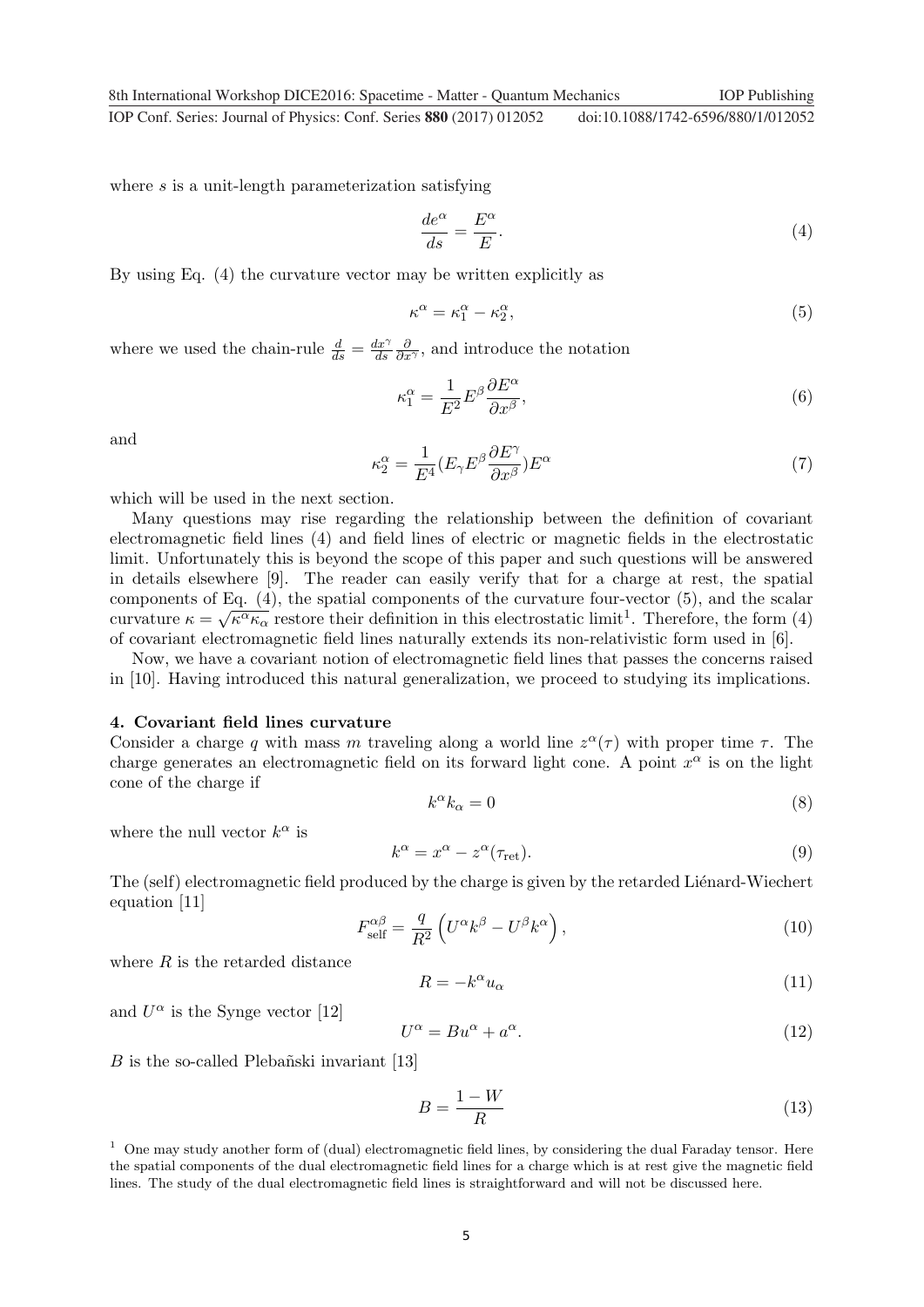and W is the contraction

$$
W = -k^{\alpha} a_{\alpha}.
$$
 (14)

The four-velocity and four-acceleration used in Eqs. (11), (12) and (14) are the retarded fourvelocity  $u^{\alpha} = u^{\alpha}(\tau_{\text{ret}})$  and the retarded four-acceleration  $a^{\alpha} = a^{\alpha}(\tau_{\text{ret}})$  respectively.

We shall consider first the problem of a free charge in empty space. Since  $q$  is a free charge, the only contribution to the field lines is the self field produced by the charge  $q$  itself. Substituting Eq.  $(10)$  into Eq.  $(2)$  gives

$$
E_{\text{self}}^{\alpha} = -\frac{q}{R}U^{\alpha} + \frac{q}{R^3}(1 - W)k^{\alpha},\tag{15}
$$

with squared Minkowski norm

$$
(E_{\text{self}})^2 = \frac{q^2}{R^4} (1 - W^2 + a^2 R^2). \tag{16}
$$

We use Eqs. (15) and (16) in the curvature field vector Eq. (5)

$$
\kappa^{\alpha} = \kappa_1^{\alpha} - \kappa_2^{\alpha}.\tag{17}
$$

under the assumption that the field lines are measured by the charge itself. The first term in (17) defined in Eq. (6) gives

$$
\kappa_1^{\alpha} = \frac{1}{\Delta} \left\{ \left[ \frac{-2(1-W)}{R^2} + \frac{V}{R} - a^2 \right] P^{\alpha} + \frac{W(1-W)}{R^2} k^{\alpha} + (1-W)a^{\alpha} + R\dot{a}^{\alpha} \right\},
$$
 (18)

and the second term which was defined in Eq. (7) gives

$$
\kappa_2^{\alpha} = \frac{1}{\Delta^2} \left[ (1 - W)(-2 + W^2) + WRV - R^2 a^2 - R^3 a \cdot \dot{a} \right] \left( \frac{1 - W}{R^2} P^{\alpha} - a^{\alpha} \right). \tag{19}
$$

Here we defined the projection four-vector

$$
P^{\alpha} = k^{\alpha} - Ru^{\alpha},\tag{20}
$$

the scalar  $\Delta$  to be

$$
\Delta = 1 - W^2 + a^2 R^2 \tag{21}
$$

and  $V = -k^{\alpha} \dot{a}_{\alpha}$  to be the projection of the jerk  $\dot{a}^{\alpha} = \frac{da^{\alpha}}{d\tau}$  on the null-vector  $k^{\alpha}$ . The projection four-vector  $P^{\alpha}$  defined in Eq. (20) has convenient properties that will be studied elsewhere [9].

Eq. (17) together with Eqs. (18) and (19) give a closed-form expression for the curvature of the covariant electromagnetic field lines produced by a free charge in Minkowski spacetime. The expression is ready to be evaluated at any event in spacetime explicitly. Studying Eq. (17) reveals a couple of interesting properties the electromagnetic field lines curvature possesses.

As is well-known due to the self-field problem, the electromagnetic field tensor (10) is singular at the position of the charge and behaves like  $\frac{1}{R^2}$  in the limit  $R \to 0$ . Despite that fact, the electromagnetic field lines curvature is non-singular in the vicinity of the charge. In order to see this we recall from Eq. (10) that the electromagnetic (self) field at each event  $x^{\alpha}$  is determined by the four-position of the charge at the retarded four-position  $z^{\alpha}(\tau_{\text{ret}})$ . This means that we need to study the limit  $x^{\alpha} \to z^{\alpha}$  along the light-cone, and we do so by letting  $k^{\alpha} = \varepsilon \hat{k}^{\alpha}$ , where  $\hat{k}^{\alpha}$  is of order unity and  $\varepsilon$  is a small parameter.  $k^{\alpha}$  is of order unity and  $\varepsilon$  is a small parameter.

The leading order expansion of the curvature four-vector (17) in  $\varepsilon$  gives

$$
\kappa^{\alpha} = -a^{\alpha} - \frac{\hat{W}}{\hat{R}^2} \hat{k}^{\alpha} + \frac{2\hat{W}}{\hat{R}} u^{\alpha} + O(\varepsilon),\tag{22}
$$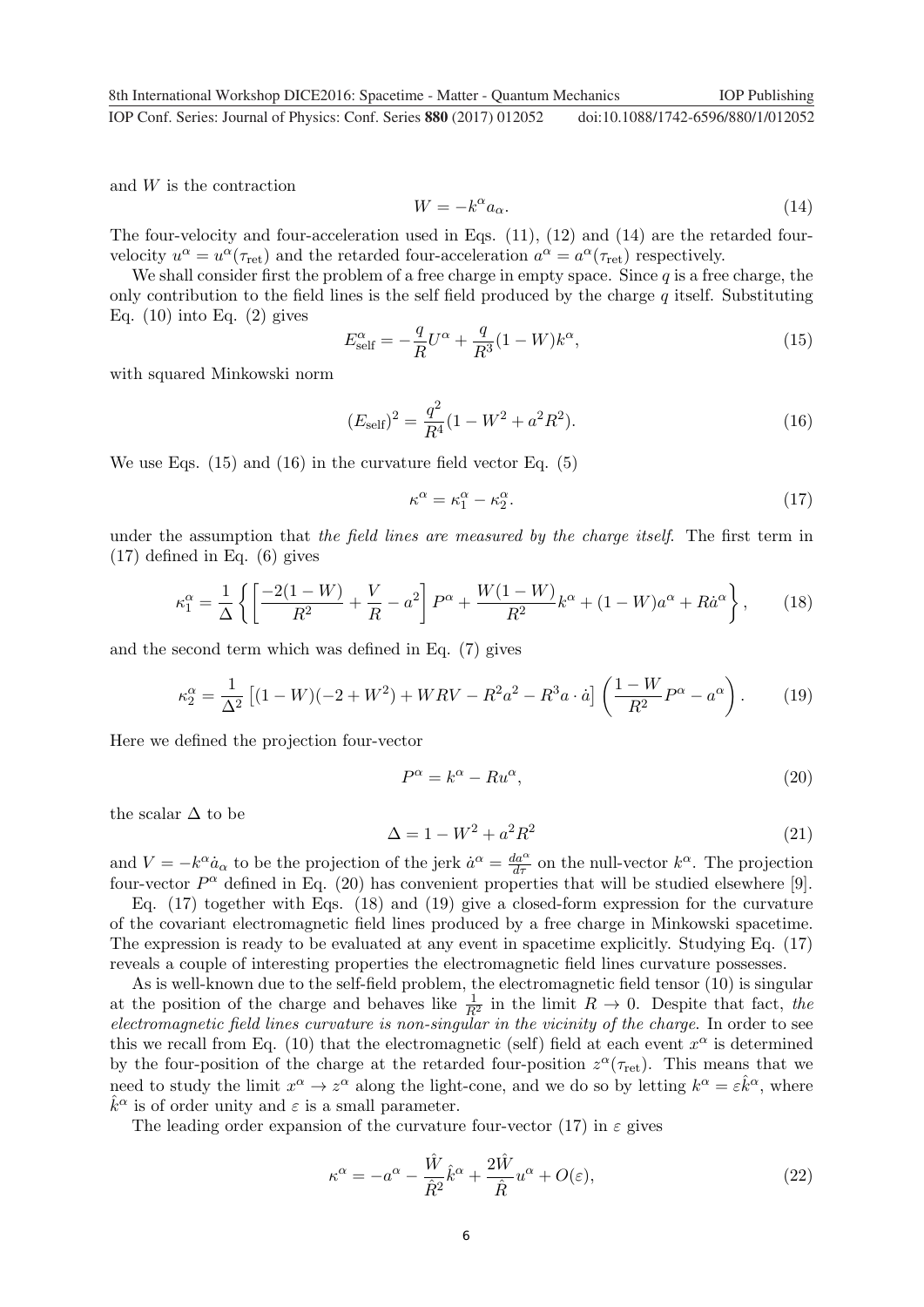where the hats denote normalized quantities of order one in  $\varepsilon$ , namely  $k^{\alpha} = \varepsilon \hat{k}^{\alpha}$ ,  $W = \varepsilon \hat{W}$  and  $R = \varepsilon \hat{R}$ . Eq. (22) shows that the field lines curvature does not contain any singular terms in  $\varepsilon$ .

It may appear that Eq. (22) is singular due to the denominators containing the normalized retarded position  $\hat{R}$ , but this is not the case. Let us explicitly write the normalized null-vector  $\hat{k}^{\alpha} = (1, \hat{k})$  and the four-velocity to be  $u^{\alpha} = \gamma(1, \vec{v})$ , where  $\hat{k}$  is a unit spatial vector,  $\vec{v}$  is the spatial velocity of the charge in units where the speed of light is unity  $c = 1$ , and  $\gamma = \frac{1}{\sqrt{1-\bar{v}^2}}$ is the relativistic Lorentz factor. We now see that the normalized retarded distance is always non-zero

$$
\hat{R} = \gamma (1 - \hat{k} \cdot \vec{v}) \neq 0 \tag{23}
$$

as the charge is not massless and is moving slower than the speed of light in vacuum. Therefore we may conclude that the covariant electromagnetic field lines curvature (17) is everywhere nonsingular even for point charges. This is a non-trivial property as quantities that are dependent on the self field of point charges are typically singular.

Contracting Eq. (22) with the normalized null-vector  $\hat{k}_{\alpha}$  gives

$$
\hat{k}_{\alpha}\kappa^{\alpha} = -\hat{W} \tag{24}
$$

which vanishes when  $\hat{W} = -\hat{k} \cdot a = 0$  and defines a two-dimensional surface in spacetime that intersects the four-position of the charge. On this surface Eq. (22) reveals that the four-curvature is just the negative four-acceleration

$$
\kappa^{\alpha} = -a^{\alpha}.\tag{25}
$$

Eq. (25) implies that the four-acceleration of the charge is precisely (minus) the curvature of the electromagnetic field lines that it is producing. By virtue of the perpendicularity condition (24), this relationship holds whenever the field line curvature itself is perpendicular to the light cone. Eq. (25) also implies that we may interchangeably translate a property related to the kinematics of the charge (acceleration) and the geometry of the field lines (curvature).

We can observe other properties of Eq.  $(17)$  by considering the motion of the charge in its instantaneous rest frame. The four-velocity now is  $u^{\alpha} = (1, 0, 0, 0)$  and the four-acceleration is  $a^{\alpha} = (0, \vec{a})$ , where  $\vec{a}$  is the spatial acceleration of the charge. The electromagnetic field lines four-curvature (25) is

$$
\kappa^{\alpha} = |\vec{a}|(-\cos\theta, -\hat{a} + \hat{k}\cos\theta). \tag{26}
$$

The scalar curvature is given by the squared norm of the curvature four-vector,

$$
\kappa^2 = -\vec{a}^2 \cos(2\theta),\tag{27}
$$

where  $\theta$  is the angle between the spatial acceleration  $\vec{a}$  and the retarded position of the particle  $\vec{k} = \vec{x} - \vec{z}(\tau_{\text{ret}})$ . If we separate the four-curvature  $\kappa^{\alpha}$  to its temporal part (0-component) and spatial part (components 1, 2, 3) by writing  $\kappa^{\alpha} = (\kappa^0, \vec{\kappa})$ , we see that the scalar spatial curvature is

$$
|\vec{\kappa}| = |\vec{a}| |\sin \theta|. \tag{28}
$$

Therefore, locally the field lines of an accelerating charge  $(\vec{a} \neq \vec{0})$  are spatially straight only in the direction of the charge acceleration  $\theta = 0$ . In this case the temporal component of the field lines curvature yields the magnitude of the acceleration

$$
\kappa^0 = -|\vec{a}|.\tag{29}
$$

In other words, nearby a freely accelerating charge all of its kinematical properties are determined by the field lines curvature. This generalizes the result derived in [6].